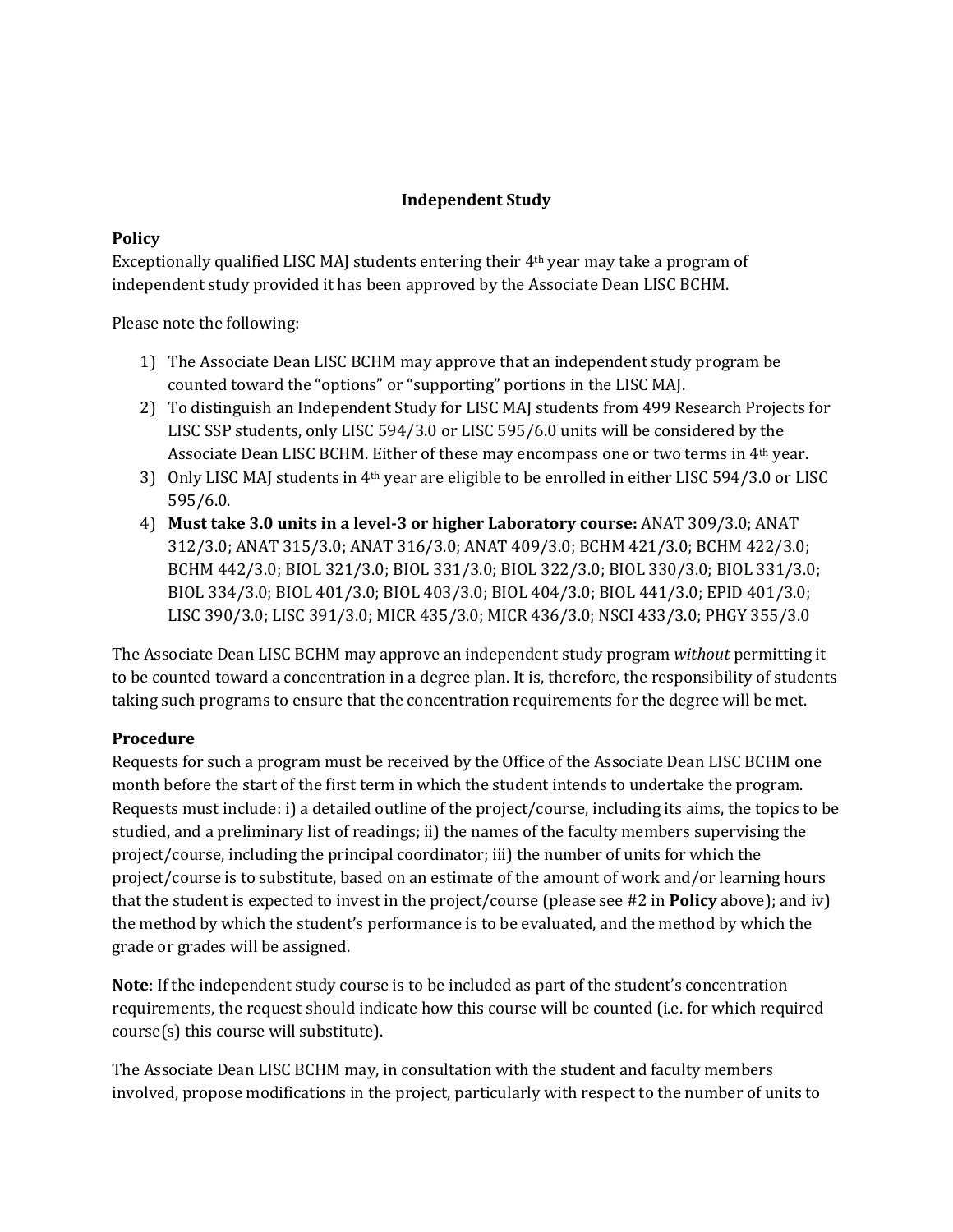be assigned to it (i.e., either 3.0 or 6.0 units). The Associate Dean LISC BCHM may require an interview with the student. If approved, the Faculty Office will forward the request to the Timetabling Office so that course can be timetabled, and then add the student to the course. Effective Sept 2017

#### **Request for Independent Study**

| Course code and units:<br><u>Course code and units:</u><br>(one of either LISC 594/3.0 or 595/6.0) | Term or Session: The Contract of Session: |
|----------------------------------------------------------------------------------------------------|-------------------------------------------|

If the project will be part of the Life Sciences and Biochemistry Poster Day presentations, please circle the subject area(s) the project would be most aligned with: ANAT, BCHM, CANC, EPID, MICR, NSCI, PATH, PHAR, PHGY, REPD

Project/course outline (to include aim of independent study, topics to be studied, list of readings, study period, method of evaluation, make-up of final grade, deadline for final report/exam):